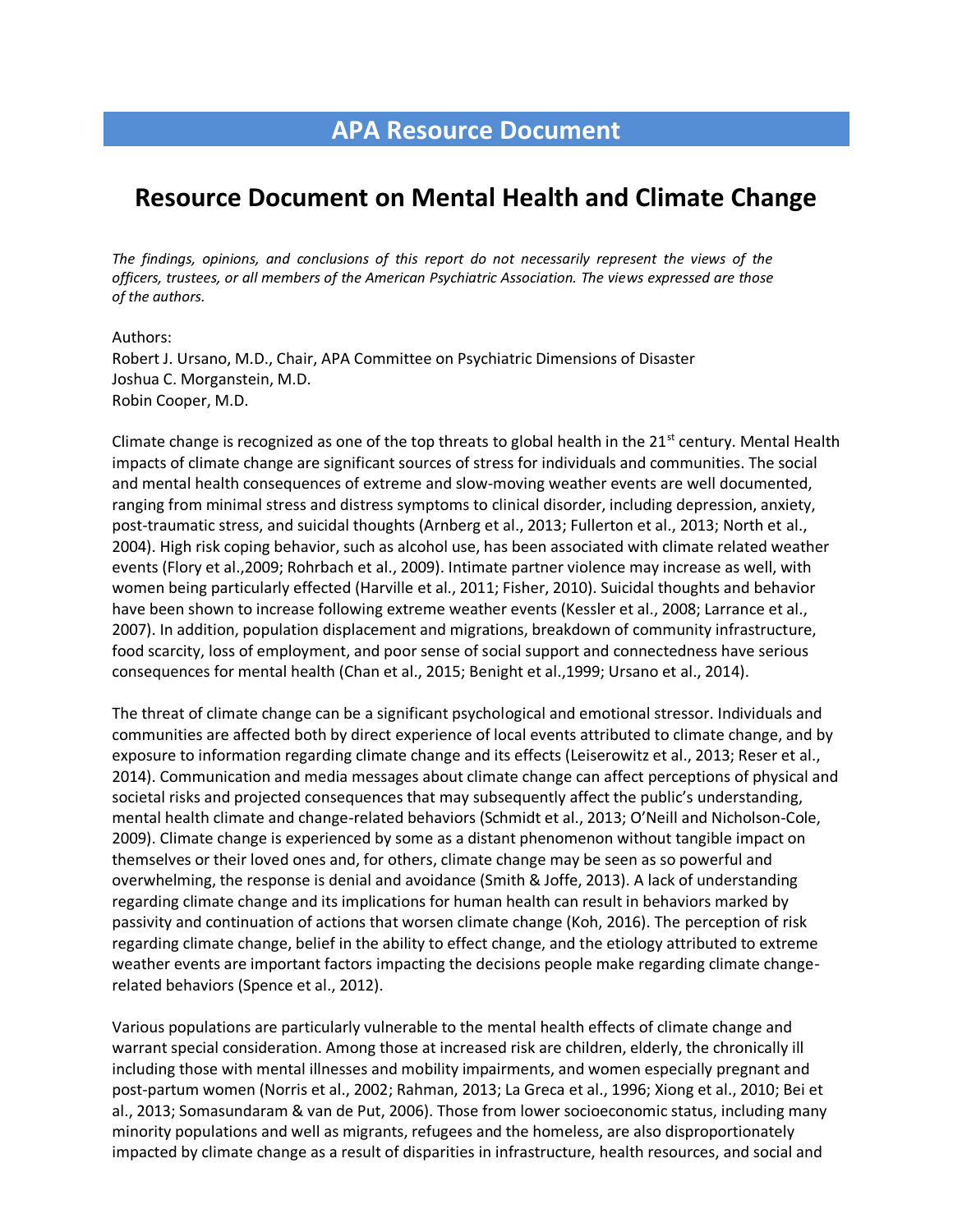economic mobility (Berry et al., 2010; Ramin et al., 2009; Fritze et al., 2008; Rhodes et al., 2010). These populations are at increased risk of developing psychiatric and psychological symptoms. Those working as first responders to climate-related natural disasters also experience significantly higher rates of adverse psychological effects (Benedek et al., 2007; Alexander & Klein, 2009). Individuals with preexisting mental illness may be particularly vulnerable due to cognitive impairment associated with many psychiatric disorders as well as reduced motivation that may negatively impact self-care under stress (Berry et al., 2010; Sullivan et al., 2013). The effects of climate changes on mental health and well-being are not isolated but interact with other social and environmental stressors. The added burden of higher incidences of poverty, poor community infrastructure, sub-standard housing or homelessness, and coincidence of substance abuse all contribute to amplifying the risks for the mentally ill. Individuals taking psychotropic medications may experience diminished heat regulation and impaired fluid homeostasis, resulting in adverse medical events (Martin-Latry et al., 2007; Berko et al., 2014). Severe weather events can damage community support systems and the infrastructure that patients rely upon, leaving those most vulnerable even more isolated and alone, further diminishing their ability to cope (Galea et al., 2008). References

- Alexander, D. A., and S. Klein, 2009: First responders after disasters: A review of stress reactions, at-risk, vulnerability, and resilience factors. Prehospital and Disaster Medicine, 24, 87-94.
- Arnberg, F. K., Bergh Johannesson, K., & Michel, P.-O. (2013). Prevalence and duration of PTSD in survivors 6 years after a natural disaster. Journal of Anxiety Disorders, 27(3), 347–352.
- Bei, B., C. Bryant, K. M. Gilson, J. Koh, P. Gibson, A. Komiti, H. Jackson, and F. Judd, 2013: A prospective study of the impact of floods on the mental and physical health of older adults. Aging & Mental Health, 17, 992-1002.
- Benedek, D. M., Fullerton, C., & Ursano, R. J. (2007). First responders: mental health consequences of natural and human-made disasters for public health and public safety workers. Annual Review of Public Health, 28, 55–68.
- Benight, C. C., Ironson, G., Klebe, K., Carver, C. S., Wynings, C., Burnett, K., et al. (1999). Conservation of resources and coping self-efficacy predicting distress following a natural disaster: A causal model analysis where the environment meets the mind. Anxiety, Stress & Coping, 12, 107–126.
- Berko, J., D. D. Ingram, S. Saha, and J. D. Parker, 2014: Deaths Attributed to Heat, Cold, and Other Weather Events in the United States, 2006–2010. 15 pp., National Center for Health Statistics, Hyattsville, MD.
- Berry, H. L., K. Bowen, and T. Kjellstrom, 2010: Climate change and mental health: A causal pathways framework. International Journal of Public Health, 55, 123-132.
- Chan, C. S., Lowe, S. R., Weber, E., & Rhodes, J. E. (2015). The contribution of pre- and postdisaster social support to short- and long-term mental health after Hurricanes Katrina: A longitudinal study of lowincome survivors. Social Science & Medicine (1982), 138(C), 38–43.
- Flory, K., B. L. Hankin, B. Kloos, C. Cheely, and G. Turecki, 2009: Alcohol and cigarette use and misuse among Hurricane Katrina survivors: Psychosocial risk and protective factors. Substance Use & Misuse, 44, 1711-1724.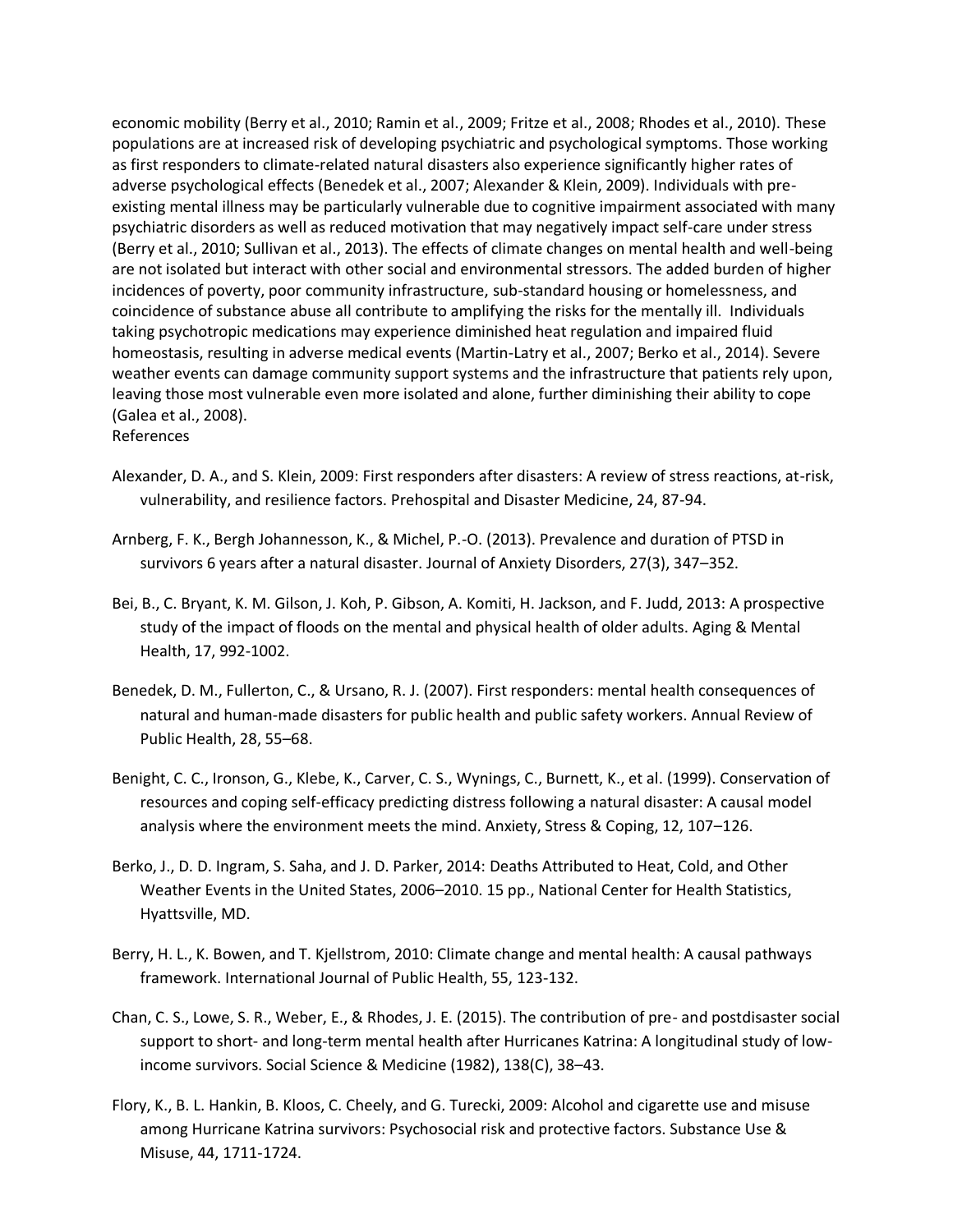- Fisher, S. (2010). Violence against women and natural disasters: findings from post-tsunami Sri Lanka. Violence Against Women, 16(8), 902–918.
- Fritze, J. G., Blashki, G. A., Burke, S., & Wiseman, J. (2008). Hope, despair and transformation: Climate change and the promotion of mental health and wellbeing. International Journal of Mental Health Systems, 2(1), 13.
- Fullerton, C. S., McKibben, J. B. A., Reissman, D. B., Scharf, T., Kowalski- Trakofler, K. M., Shultz, J. M., & Ursano, R. J. (2013). Posttraumatic stress disorder, depression, and alcohol and tobacco use in public health workers after the 2004 Florida hurricanes. Disaster Medicine and Public Health Preparedness, 7(1), 89–95.
- Galea, S., Tracy, M., Norris, F., & Coffey, S. F. (2008). Financial and social circumstances and the incidence and course of PTSD in Mississippi during the first two years after Hurricane Katrina. Journal of Traumatic Stress, 21(4), 357–368.
- Harville, E. W., C. A. Taylor, H. Tesfai, X. Xiong, and P. Buekens, 2011: Experience of Hurricane Katrina and reported intimate partner violence. Journal of Interpersonal Violence, 26, 833-845.
- Kessler, R. C., S. Galea, M. J. Gruber, N. A. Sampson, R. J. Ursano, and S. Wessely, 2008: Trends in mental illness and suicidality after Hurricane Katrina. Molecular Psychiatry, 13, 374-384.
- Koh, H. (2016, January 19). Communicating the Health Effects of Climate Change. JAMA : the Journal of the American Medical Association, pp. 239–240.
- La Greca, A., Silverman, W. K., Vernberg, E. M., & Prinstein, M. J. (1996). Symptoms of posttraumatic stress in children after Hurricane Andrew: a prospective study. Journal of Consulting and Clinical Psychology, 64(4), 712–723.
- Larrance, R., M. Anastario, and L. Lawry, 2007: Health status among internally displaced persons in Louisiana and Mississippi travel trailer parks. Annals of Emergency Medicine, 49, 590-601.
- Leiserowitz, A., E. Maibach, C. Roser-Renouf, G. Feinberg, and P. Howe, 2013: Climate Change in the American Mind: Americans' Global Warming Beliefs and Attitudes In April 2013. 29 pp., Yale Project on Climate Change Communication, Yale University and George Mason University, New Haven, CT.
- Martin-Latry, K., M. P. Goumy, P. Latry, C. Gabinski, B. Bégaud, I. Faure, and H. Verdoux, 2007:Psychotropic drugs use and risk of heat-related hospitalisation. European Psychiatry, 22, 335- 338.
- Norris, F. H., M. J. Friedman, P. J. Watson, C. M. Byrne, E. Diaz, and K. Kaniasty, 2002: 60,000 disaster victims speak: Part I. An empirical review of the empirical literature, 1981–2001. Psychiatry: Interpersonal and Biological Processes, 65, 207-239.
- North, C. S., Kawasaki, A., Spitznagel, E. L., & Hong, B. A. (2004). The Course of PTSD, Major Depression, Substance Abuse, and Somatization After a Natural Disaster. The Journal of Nervous and Mental Disease, 293(12), 823–829.